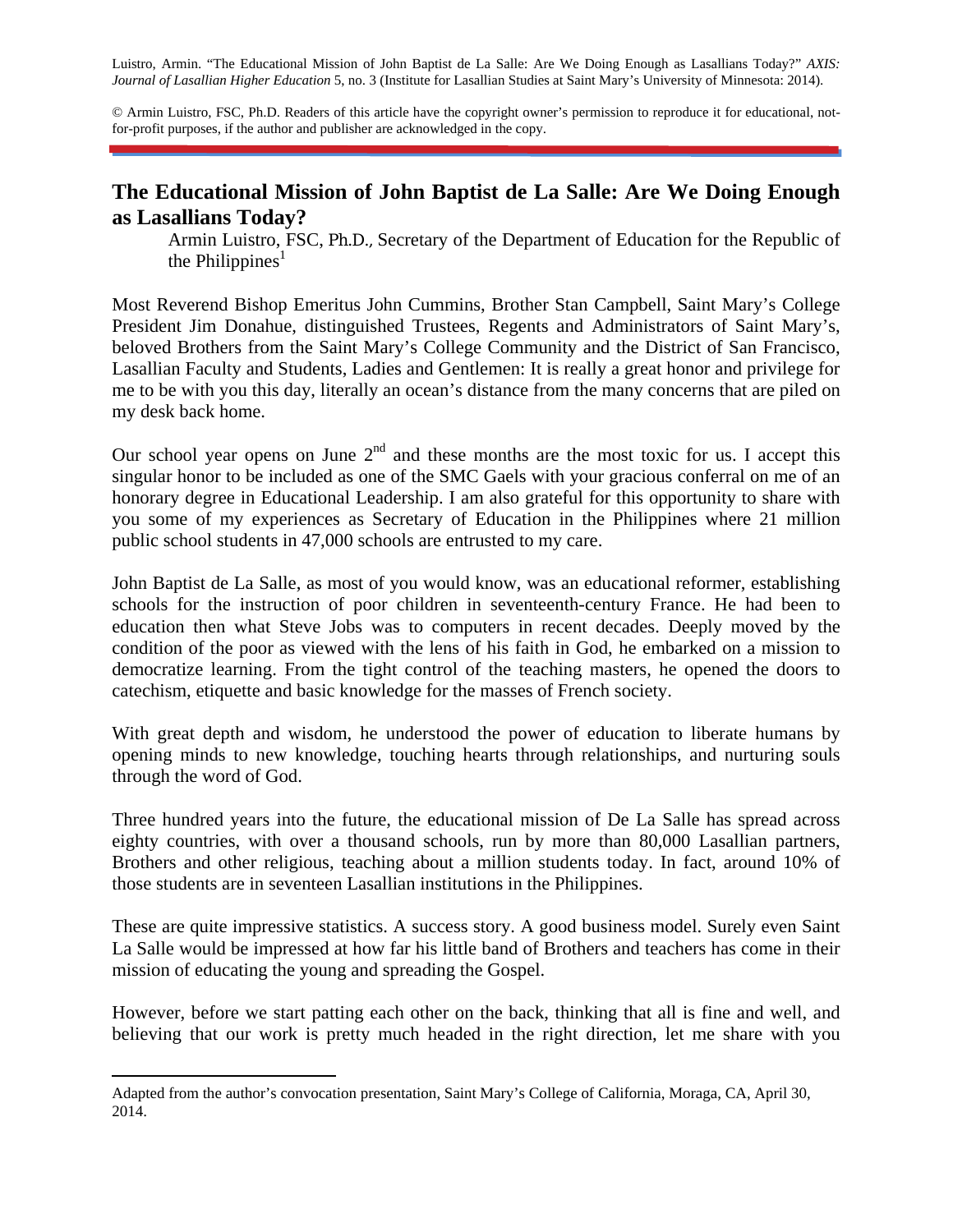another number so staggering it looms over these proud figures like a long, dark shadow – 57 million.

According to a UNESCO report published last year, as of 2011, "more than 57 million children [worldwide] continue to be denied the right to primary education." By 2015, only half of the world's countries will be able to provide universal primary education. Fifty-seven million youth without an education! That is 150% as large as the population of the entire state of California! I find myself asking the question, "Are we doing enough as Lasallians today?"

Its present-day campus and its 150 years of presence tell us that Saint Mary's College of California has many best practices to share, as Saint Mary's is a success story. If I go around the seventeen Lasallian institutions in the Philippines, I can say almost the same thing.

Nevertheless, I would like to borrow the words of Drew Gilpin Faust, first female president of Harvard University: "[Schools] nurture the hopes of the world: in solving challenges that cross borders; in unlocking and harnessing new knowledge; in building cultural and political understanding; and in modeling environments that promote dialogue and debate."

Are our institutions nurturing the hopes of the world? Are we solving challenges across borders? Are we confining ourselves to the small silos of our successful institutions? Have we become too content with succeeding within the comfort zones in which we have operated so well? Have we gotten too caught up with the day-to-day business of transmitting knowledge, managing the organization, and keeping busy with our own affairs?

The beautiful depiction of the Founder kneeling in front of Saint Mary's College is a wonderful reminder of our founding story, which rewrote the stories and lives of the children of the artisans and the poor in seventeenth-century France. Would anyone on this campus dare rewrite the stories and the lives of 57 million children whom the world has forgotten?

In a twenty-first-century world of complex and intricate networks of people, information systems and technology, are we utilizing these resources to their fullest potential to bring education to where it is needed the most? Doing so is surely no simple task. This complexity is also no reason for us to sit back and assume someone else will do the job for us.

In the Philippines, approximately 1.5 million children still have no access to basic education. In addition, maybe another 4 million young adults below thirty years old have not finished high school. When I was offered the post in the Department of Education, I thought to myself this would be an excellent opportunity to reform the educational system and infuse it with key features and best practices found in Lasallian educational communities. I was naïve in presuming that I stood alone against a multitude of secular, underpaid, and uninspired public school employees who had little or no sense of faith, service or communion. In the close to four years that I have held this office, I have been proven very wrong. I have come across hundreds of stories of ordinary people demonstrating extraordinary commitment to the noble vocation of teaching, and proving without a doubt their selfless love for their students.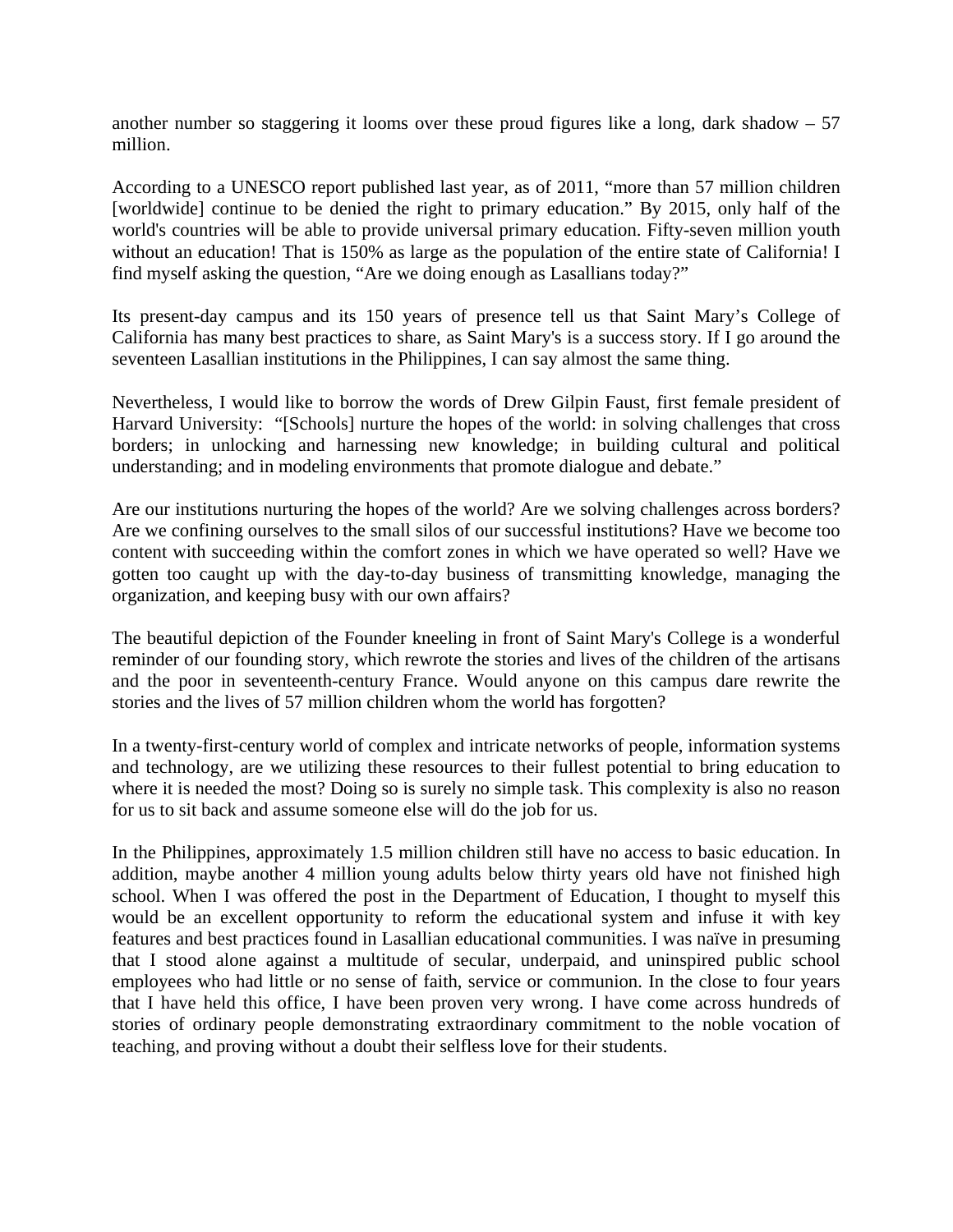Take for example the case of Teacher Lorna, a newly hired Muslim teacher in a predominantly Christian community of Talisayan Elementary School in Southern Philippines. One fateful day in 2011, an insane man with a kitchen knife entered the campus and started stabbing people randomly. Lorna gathered her mostly Christian students inside her classroom's water closet, embraced them tightly and used her body as human shield to protect her students from the attacker.

In a more recent example from Tacloban, which was ground zero in the devastation left by super typhoon Haiyan, teachers who lost their homes came to school the day after the storm to organize the community so they could clean the debris, put up makeshift classrooms, and care for evacuees. I spotted one of them and made light of the situation commenting, "You lost everything but you did not forget to put on your lipstick." Our Filipino lady teachers just love their cosmetics. She brought tears to my eyes: "Brother, if I came to school without my lipstick, my students would not think we could start rebuilding. They would be as devastated as I am. I need to cheer them up and give them hope!"

Then, of course, there are the lesser known, less spectacular, yet equally heroic acts that thousands of other teachers commit in their daily struggle: getting up at four in the morning because they live several towns away from the nearest school; walking along mountainous cliffs and rickety rope bridges because not enough infrastructure has been built; or simply shelling out some of their personal funds to purchase colored chalk and other materials which make life in the classroom just a tad bit more colorful for the children.

Why am I sharing these stories with you? It is to reinforce the truth that there are numerous good and dedicated people out there, though not affiliated in any way with De La Salle, not even necessarily Christian, with whom we could partner, network and collaborate to find better ways to spread our mission.

For Lasallians here at Saint Mary's College and all around the world, we have a vast network of partners, students, alumni, stakeholders and benefactors with whom we could work and from whom we could seek support. We could engage them to make our institutions even more successful. We could do even better than that. We could engage them and everyone else – all people of good will – to solve some of the world's problems.

Fifty-seven million children with no access to education. Are we being agents of transformation in our world today? Do we care enough to rewrite the stories of 57 million children in the world?

Einstein once said, "If you always do what you always did, you will always get what you always got." If Lasallian institutions continue to do after three hundred years what our Founder started, we will continue getting what we get today: successful graduates of Lasallian institutions. De La Salle certainly did something different and that changed the face of education.

The power of technology is at the tip of our fingers. If we can send people to the moon, and remotely drive robots on Mars, what is to hold us back from reaching sideways to those who live alongside us on this planet? Our Founder transformed education more than three hundred years ago. With limited resources, limited knowledge and hardly any modern technology, he